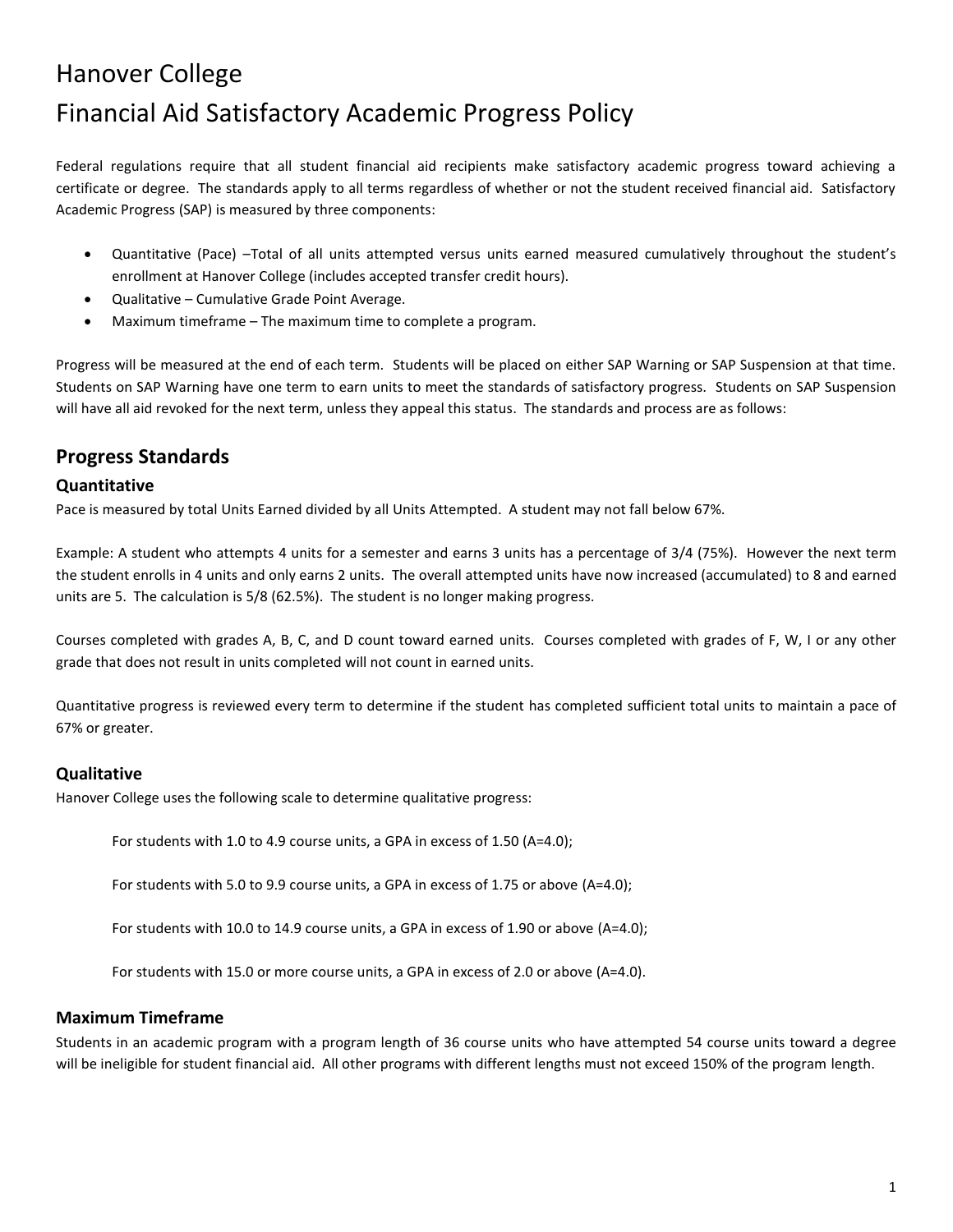# **Satisfactory Academic Progress (SAP) Terminology**

Withdrawals (W): Students wishing to withdraw from a single course may do so without academic penalty, provided that such a withdrawal: (a) takes place by the end of the eighth week of a Fall or Winter Term or by the end of the second week of a Spring Term course; (b) does not have the effect of reducing a full-time student's load below that necessary to maintain full-time status; (c) does not preclude a student from fulfilling a general degree requirement within the prescribed time. A grade of "W" for that course will be entered on the student's record.

**Incomplete grades (I):** Courses that are assigned an incomplete grade are included in the cumulative credit hours attempted. These cannot be used as credit hours earned in the progress standard until a successful grade is assigned. Students must notify the Financial Aid Office once the course is completed.

**Repeating Courses:** Retaking courses, in which the student either received a passing or failing grade, can adversely affect the student's ability to meet the progress requirements. All attempted credit hours are counted in the quantitative standard. Students are allowed only one time to repeat a course in which they achieved a passing grade. After one allowable time, the student will not earn federal financial assistance for future repeats.

Please refer to the college catalog for additional information about repeating a course.

**Transfer Credits:** Only transfer credit hours officially accepted will be counted in the maximum number of attempted (and completed) credit hours for financial aid eligibility. If the student is required to take additional hours that would exceed the maximum cumulative allowable hours, the student must submit a written appeal to the Office of Financial Aid. If the appeal is approved, the student may continue to receive financial aid.

**Second Degree Students:** Students who are enrolled in a degree program, which is equal to or lower than a degree obtained, will have the previous degree's accepted credit hours applied toward the student's current certificate or degree program. The accepted credit hours will be counted in the maximum number of allowable credit hours for financial aid eligibility.

## **Automatic Financial Aid Warning Term**

Students who fail to meet one or more of the requirements for Financial Aid SAP will be notified and allowed one automatic Warning Term associated with their next term of enrollment to restore their satisfactory academic progress standing. During the Warning Term the student will be awarded Federal financial aid for which they have applied and are otherwise eligible. A student is not allowed to receive consecutive Warning Terms of Federal aid. A Warning Term is not contingent on the student's application for student aid.

Please refer to the college catalog for additional information regarding academic probation

## **Appeal for Financial Aid Probationary Term\***

Students who fail to meet one or more of the requirements for Financial Aid Satisfactory Academic Progress (SAP) at the conclusion of their Warning Term are considered to be in a Financial Aid SAP suspension status, under which Federal student aid eligibility is lost. A student who is denied Federal aid because of a failure to meet Financial Aid SAP standards after the Warning Term has concluded may appeal this determination to the Satisfactory Academic Progress Appeals Committee of the Financial Aid Office. The appeal must be in writing and include all necessary supporting documentation to support the appeal. Appeals should be submitted to the Office of Financial Aid no later than 5 pm on the "Classes Begin" date of the specific term for which the appeal is associated. Appeals are then reviewed by the Financial Aid Committee. Reasons that may be acceptable for appeal are (1) serious illness or accident on the part of the student; (2) death, accident or serious illness in the immediate family; (3) change in academic program; and (4) other extenuating circumstances. A student is expected to demonstrate an understanding of what SAP measure(s) failed and what has changed that will allow the student to meet Financial Aid SAP at the next Financial Aid SAP evaluation. Please note that merely filing a Financial Aid SAP appeal does NOT guarantee continued eligibility for Federal aid, as an appeal may be denied.